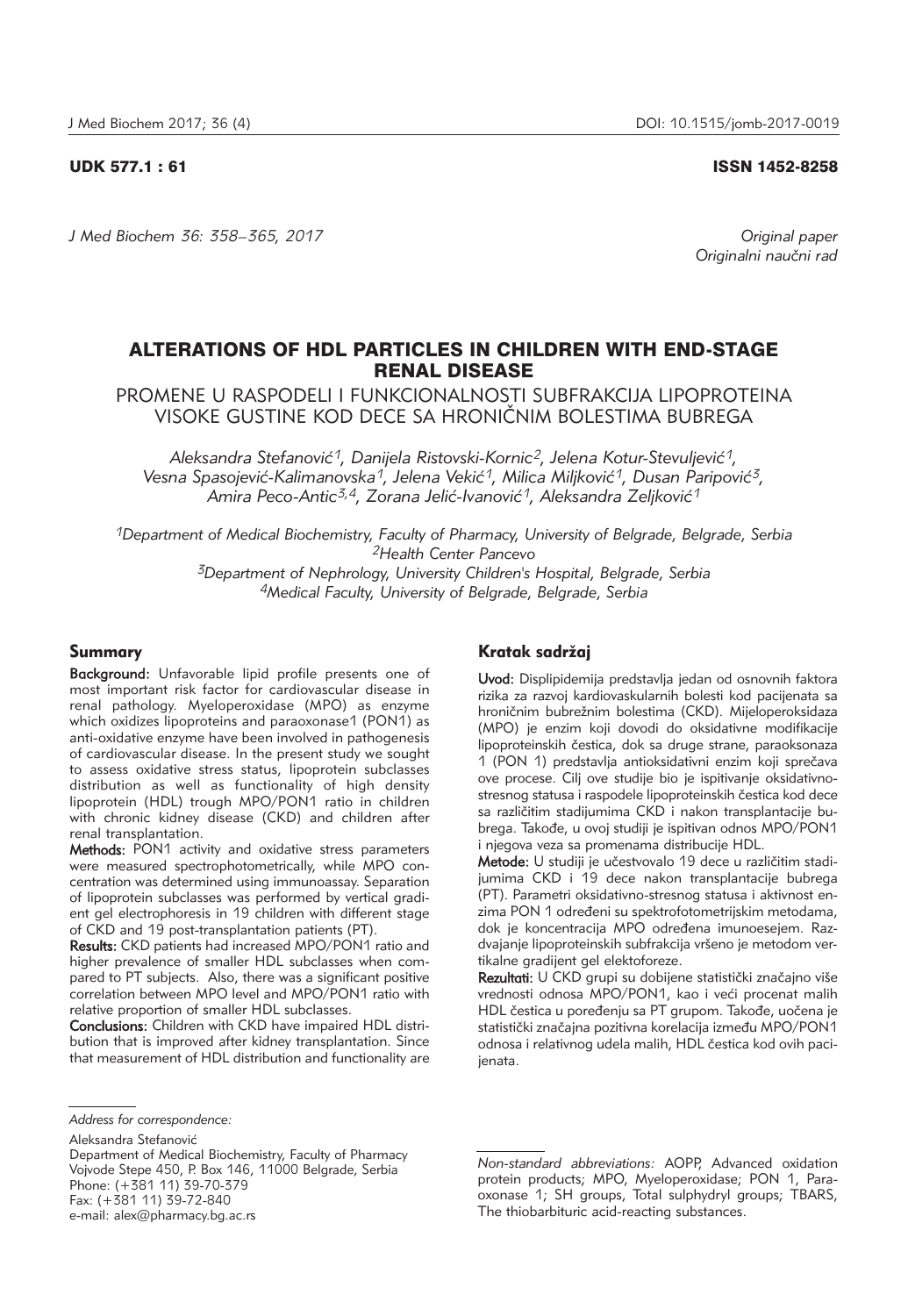not routinely available, MPO/PON1 ratio may be useful marker that could provide necessary information.

Keywords: chronic kidney disease, HDL particles, myeloperoxidase

#### Introduction

Chronic kidney disease (CKD) is associated with profound changes in lipid homeostasis and therefore, dyslipidemia is one of leading co-morbidities in these patients (1). Kidney transplantation is a treatment of choice for CKD and recent data suggest that transplantation can resolve deleterious effects of kidney impairment to the lipid profile (2). However, there is a sample of evidence suggesting persistent dyslipidemia even after transplantation, mostly due to prolonged use of immunosuppressive medication (3, 4). It is important to mention that most of analyses were based on assessment of routine lipid profile markers, such as concentration of low-density (LDL) and highdensity (HDL) cholesterol and triglycerides (TG), while less is known about distribution of lipoprotein subclasses in CKD patients and after transplantation, especially in younger population. Yet, children and adolescents are very vulnerable population having in mind deleterious effects of lipid disorders in early life on future cardiovascular health in adulthood (5). Therefore, advanced lipid profile analysis could be beneficial for better understanding of changes of lipid homeostasis in CKD and following renal transplantation in younger age.

In addition, contemporary research emphasize quality and resultant functionality of lipoprotein particles as far more important determinants of dyslipidemia then routinely assessed concentrations of lipid status markers. Functionality of HDL subclasses is of particular interest, because of their complex composition and their propensity toward profound changes due to alterations of other lipid, inflammatory and redox status parameters (6). However, assessment of HDL functional properties is difficult to achieve and therefore several surrogate markers are proposed. Recently, a ratio between myeloperoxidase (MPO) and paraoxonase 1 (PON1) was suggested as a competent indicator of HDL functionality (7). Giving that both MPO as a pro-oxidative and pro-inflammatory agent and PON1 as a powerful component of antioxidative defense system, are already recognized as important mediators of CKD-associated metabolic disorders (8, 9), it would be important to analyze their relationship in children with CKD and after renal transplantation, as well as their association with HDL subclasses distribution.

The aim of this study was to explore distribution of LDL and HDL subclasses in children and adolescents with CKD and after renal transplantation. Also,

Zaključak: Rezultati ove studije pokazuju da transplantacija kod dece sa hroničnim bolestima bubrega dovodi do pomeranja raspodele HDL subfrakcija ka česticama sa bolje očuvanim funkcionalnim svojstvima. Odnos MPO/PON1 može biti koristan marker funkcionalnosti HDL.

Ključne reči: hronične bolesti bubrega, HDL čestice, mijeloperoksidaza

we aimed to explore levels of adipocytokines, markers of oxidative stress and anti-oxidative defense in study groups, as well as to explore their associations with HDL profile. Finally, we sought for associations between MPO, PON1 and HDL subclasses in youths with CKD and after transplantation.

#### Materials and Methods

#### *Patients*

For this study, we recruited 19 children and adolescent (aged 3–21) in various stages of CKD. Hemodialysis treatment was applied in 10 patients, while 9 patients were in pre-dialysis stage. Other study group was formed by 19 age and sex-matched post-transplantation (PT) patients. Post-transplantation interval was no shorter than 1 year (median: 3; interquartile range: 1–5.3 years). 79% of PT patients were previously treated by hemodialysis. All patients were selected from Nephrology Department University Children's Hospital in Belgrade. Exclusion criteria were primary cardiovascular disease, diabetes mellitus, acute infection or use of any hypolipemic medication.

Prior to the enrolment, informed consent was obtained from all participants. In case of minors, parents or tutors gave consent for involvement in the research. Entire study was planned and executed according to the ethical guidelines of the Helsinki Declaration. Local ethical committees of University Children's Hospital and Faculty of Pharmacy approved the study protocol.

At the study entry basic demographic and anthropometric data were collected. Body-mass index (BMI) was derived from weight and height, while waist and hip circumferences were used to calculate waist-to-hip ratio (WHR)

#### *Biochemical analyses*

Blood samples were taken after a 12-hour fasting period. Plasma and serum were separated by immediate centrifugation at 1500  $\times$  g for 10 minutes at 4 °C and then stored at –80 °C till analyses.

Concentrations of total cholesterol (TC) and triglycerides (TG) were measured by routine enzymatic methods using an ILab 300+ analyzer (Instrumentation Laboratory, Milan, Italy) and Randox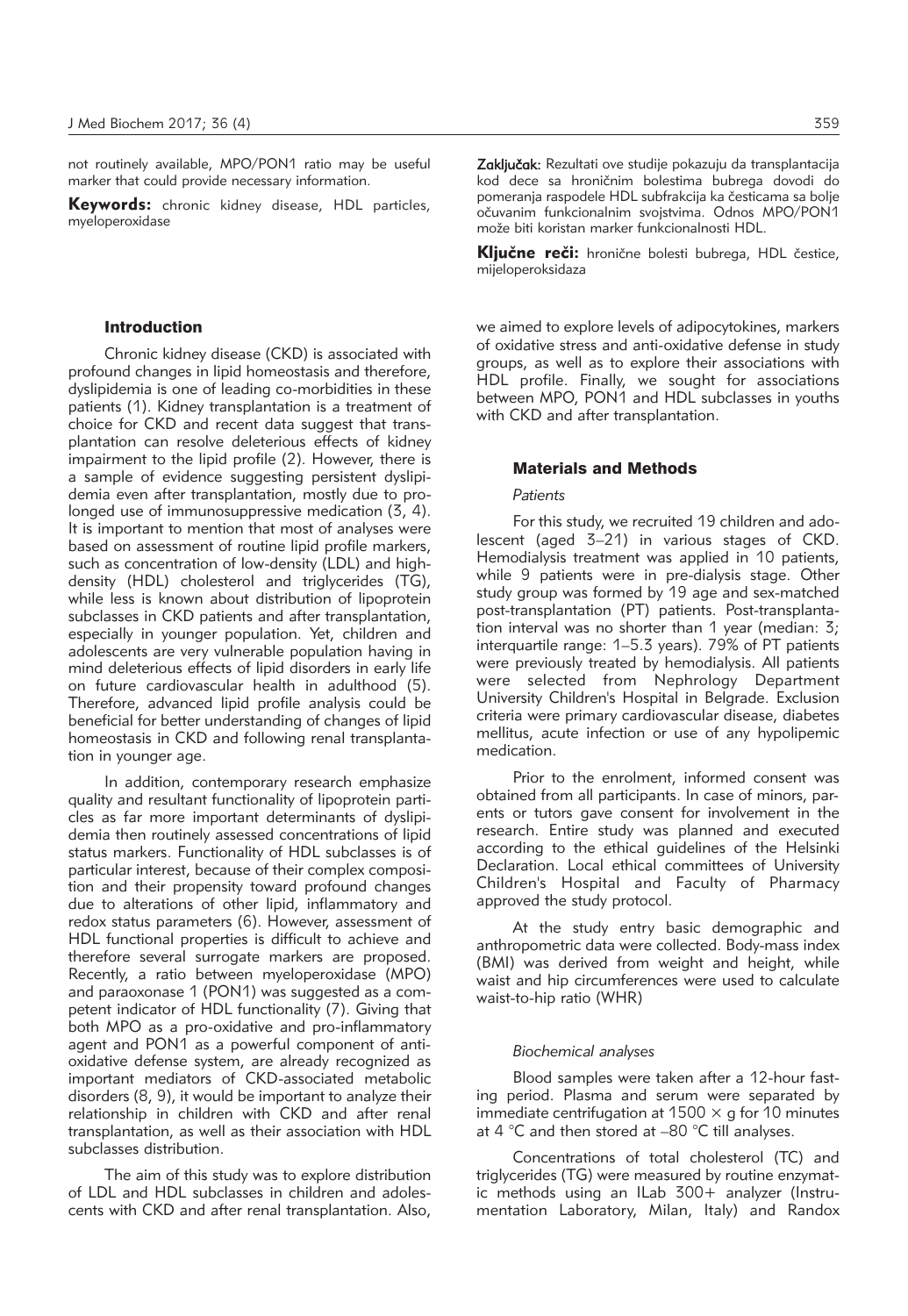Laboratories (Armdore, UK) reagents. HDL-cholesterol (HDL-C) level was assessed by precipitationmethod with phosphotungstic acid in the presence of magnesium ions. LDL-cholesterol (LDL-C) was determined by Friedwald's formula. Concentrations of apolipoprotein AI (apoAI) and apolipoprotein B-100 (apoB) were measured by immunoturbidimetric method using the ILab 600 analyser and Dialab (Vienna, Austria) reagents.

### *Oxidative stress, anti-oxidative defence and adipocytokine concentrations*

The thiobarbituric acid-reacting (TBARS) concentration was measured using its molar absorption coefficient of 1.56  $\times$  10<sup>5</sup> M<sup>-1</sup> at 535 nm, previously described by Girotti (10). The intra-assay and interassay coefficients of variance were 4.8 % and 7.2% respectively. Concentration of advanced oxidation protein products (AOPP) were measured according to Witko-Sarsat (11), employing spectrophotometry at 340 nm. AOPP concentrations were expressed as chloramine-T equivalents. The rate of nitroblue tetrazolium (NBT) reduction was used to measure the rate of  $O_2$  generation, as described by Auclair and Voisin (12) (the intra-assay and inter-assay coefficients of variance were 5.6% and 9.5%, respectively). MPO concentration was assayed by using the two-site sandwich Elisa assay (Immundiagnostik AG, Bensheim, Germany).

As a markers of antioxidative defence we measured the concentration of total sulphydryl (SH) groups in plasma and PON 1 activity. SH groups concentration in plasma was determined using 0.2 mmol/L 5,5'-dithiobis (2-nitrobenzoic acid) (DTNB) reported by Ellmann (13). DTNB reacts with aliphatic thiols (at pH 9.0) producing 1 mole of p-nitrophenol per mole of thiol. p-Nitrophenol was measured by spectrophotometry at 412 nm. PON1 paraoxon (POase activity) hydrolysis rates was measured spectrophotometrically in serum using a continuous reading spectrophotometer (Pharmacia LKB, Cambrige, UK) according to Richter and Furlong (14). The concentrations of paraoxon was 1.2 mmol/L. Paraoxon was purchased from Chem Service (West Chester, PA, USA).

Total plasma adiponectin concentration was measured in duplicate and assayed by an enzymelinked immunosorbent assay (ELISA) method (Human Adiponectin/Acrp30 Immunoassay, Quantikine, R&D systems, Minneapolis, Minnesota, USA). The con centration of leptin in plasma was determined using a Leptin (sandwich) ELISA Kit (DRG Instruments, Marburg, Germany).

MPO/PON1 ratio was determined by subtracting MPO mass concentration by PON1 activity as previously suggested (7).

## *Determination of LDL and HDL subclasses*

Separation of lipoprotein subclasses was performed by using the method of vertical 3–31% polyacrylamide gradient gel electrophoresis (15). After staining the gels, further analysis was accomplished using Image Scanner (Amersham Pharmacia Biotech, Vienna, Austria) with Image Quant software (version 5.2;1999; Molecular Dynamics). Calibration curve was created based on electrophoretic mobility of Pharmacia High Molecular Weight protein standards and carboxylated polystyrene microsphere beads. Particle diameters corresponding to detected absorbance peaks were determined and each peak was classified into adequate LDL or HDL subclasses region. Assessed diameters of major peaks in LDL and HDL regions of each sample were designated as dominant LDL and HDL particle sizes. Relative proportions of individual subclasses were estimated by determination of areas under the peaks in corresponding LDL and HDL subclasses regions. Relative proportion of small, dense LDL (sdLDL) particles was determined as the fraction of the area under the peak at or below 25.5 nm in LDL region of the scan. Correspondingly, relative proportion of small HDL subclasses (HDL 3) was determined as the percentage of the area under the peak at or below 8.8 nm in HDL region of individual scan.

## *Statistical analysis*

Normally distributed variables were expressed as means  $\pm$  standard deviations (SD) and compared by the Student's t-test. TG concentration had log-normal distribution, so it was expressed or as geometrical means and the 95% confidence intervals. Asymmetrically distributed values were presented as medians and interquartile ranges and compared by the Mann-Whitney U-test. Categorical variables were shown as absolute frequencies and analysed using the Chisquare test for contingency tables.

Spearman's correlation analysis was employed to examine correlations between characteristics of HDL particles and other examined parameters. Spearman's rho value was used for screening the independent variables. We used binary logistic regression (multiple logistic regression, enter model) to seek possible independent association between increased prevalence of smaller HDL subclasses and investigated parameters which showed significant association with small HDL subclasses in correlation analysis. An increased prevalence of smaller HDL particles in an individual sample was considered if the relative proportion of HDL 3 was equal or above the upper quartile and was coded 1, while the smaller prevalence in an individual was coded 0. For each odds ratio (OR) we estimated two-tailed probability values and the 95% confidence interval (95% CI). All statistical analyses were performed using PASW Statistics version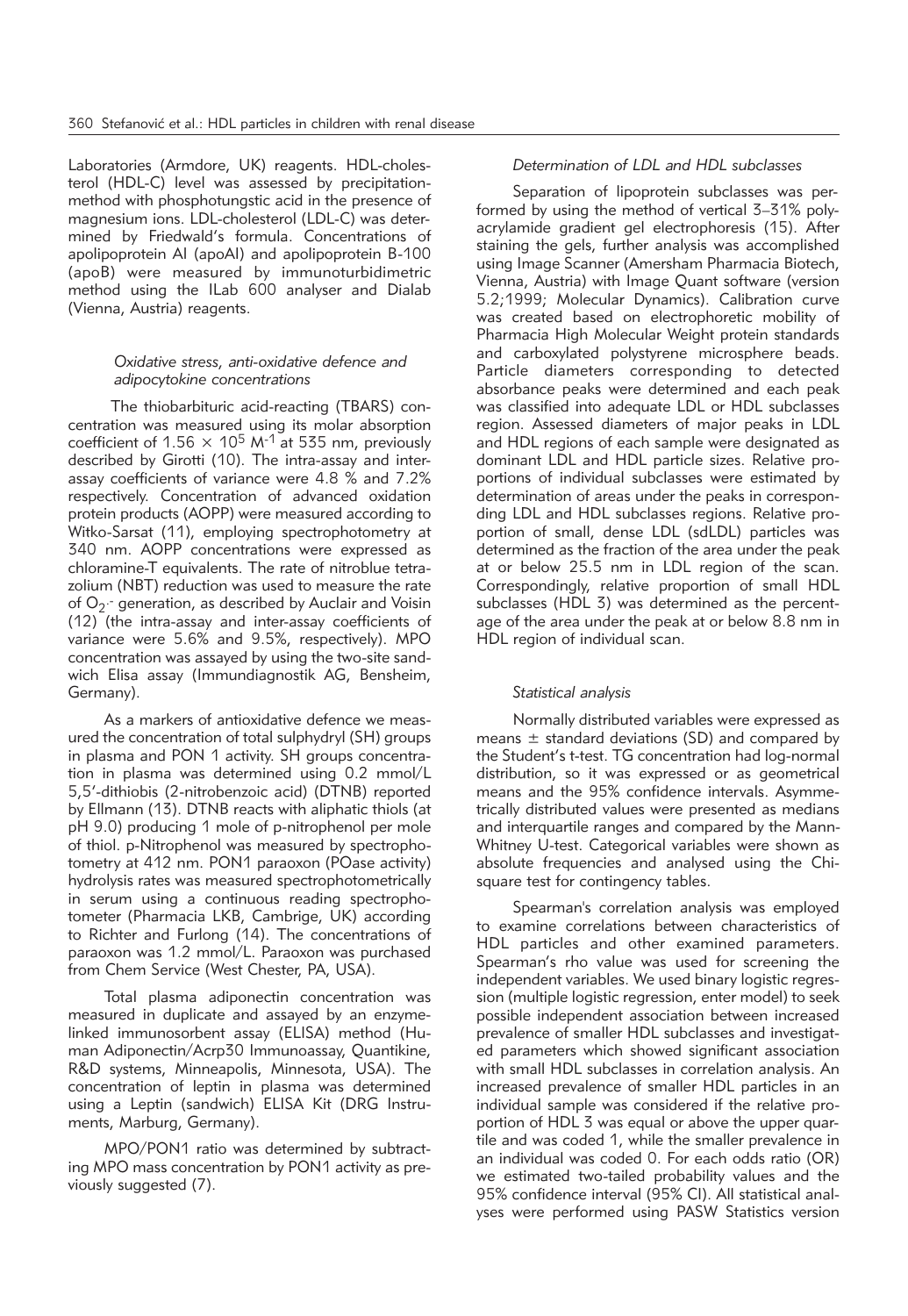18.0 and MedCalc Software version 11.4. Differences with P<0.05 were considered to be statistically significant.

### **Results**

Basic clinical and laboratory data are presented in *Table I*. As it can be seen, both groups are age and gender matched, but CKD patients had lower BMI, although statistical significance did not reached. In addition, CKD patients had lower WHR. Other routine biochemical markers did not differ between the patients in two examined groups, but it should be noticed that concentrations of TG were markedly above the recommended values in both cohorts.

Next we analyzed advanced lipid profile and levels of adipocytokines and oxidative stress markers in CKD and PT patients (*Table II*). We found no differences in LDL particle size, as well as in relative proportion of sdLDL in both groups. In contrast, differences in HDL particles profiles between CKD and PT patients were significant. CKD patients had smaller mean HDL particle size and relative proportion of larger HDL 2b particles, alongside with increased prevalence of smaller HDL 3a, 3b and 3c subclasses. Regarding levels of adipocytokines, concentrations of leptin were comparable in the examined groups, while concentrations of adiponectin were significantly higher in CKD patients. Finally, concentrations of markers of oxidative stress and antioxidative defense were similar in both groups with an exception for SH

groups and MPO, although with borderline significance. More importantly, MPO/PON1 ratio was significantly higher in CKD patients when compared to PT subjects (*Table II*).

Correlation analysis revealed significant associations of determined HDL particle characteristics with other examined markers (*Table III*). Expectedly, we found that HDL particle size was negatively correlated with TG and positively with HDL-C levels. Also, large HDL 2b subclasses were in positive and smaller HDL 3a and 3b particles in negative correlation with HDL-C concentration. In addition, proportion of HDL 3a was in positive association with TG level, but in negative with WHR. Further analysis has shown that of all markers of redox status, only activity of SOD negatively correlated with HDL size. Also, we observed positive association between adiponectin level and proportion of HDL 3b. Lastly, we found significant positive correlation of MPO level and MPO/PON1 ratio with relative proportion of smaller HDL 3a and 3b subclasses (*Table III*).

In order to further elucidate the observed relationships, we performed binary logistic regression analysis with an aim to explore independent determinants of higher presence of smaller HDL particles (*Table IV*). Binary logistic regression analysis included all variables that were associated with smaller HDL subclasses in previous consideration. As a result, only MPO/PON1 ratio was revealed as an independent predictor of higher presence of smaller HDL particles in our examinees (*Table IV*).

| Parameter             | <b>CKD</b> patients<br>$(n=19)$ | PT patients<br>$(n=19)$ | P <sup>1</sup> |
|-----------------------|---------------------------------|-------------------------|----------------|
| Gender (m/f)          | 8/11                            | 12/7                    | 0.194          |
| Age (years)           | $14.05 \pm 4.87$                | $15.11 \pm 3.26$        | 0.439          |
| BMI $(kg/m2)$         | $17.86 \pm 3.67$                | $20.01 \pm 3.53$        | 0.084          |
| <b>WHR</b>            | $0.85 \pm 0.07$                 | $0.91 \pm 0.08$         | 0.046          |
| Total protein $(q/L)$ | $65.78 \pm 6.25$                | $68.32 \pm 5.76$        | 0.207          |
| $TC \ (mmol/L)$       | $4.58 \pm 0.96$                 | $4.90 \pm 0.94$         | 0.319          |
| $LDL-C$ (mmol/L)      | $2.51 \pm 0.83$                 | $2.76 \pm 0.71$         | 0.328          |
| HDL-C (mmol/L)        | $1.20 \pm 0.40$                 | $1.37 \pm 0.54$         | 0.284          |
| $TG^*$ (mmol/L)       | $1.73(0.45 - 2.56)$             | $1.40(0.8-2.6)$         | 0.262          |
| ApoAl (g/L)           | $1.62 \pm 0.46$                 | $1.66 \pm 0.45$         | 0.815          |
| ApoB $(g/L)$          | $0.98 \pm 0.22$                 | $0.99 \pm 0.25$         | 0.903          |

Table I Basic demographic and laboratoryparameters in two study groups.

Data are expressed as mean  $\pm$  SD;

\*Values are expressed as geometric means and 95th confidence intervals

 $1$  Continuous variables were compared using Student's t test and categorical variables by Chi-square test.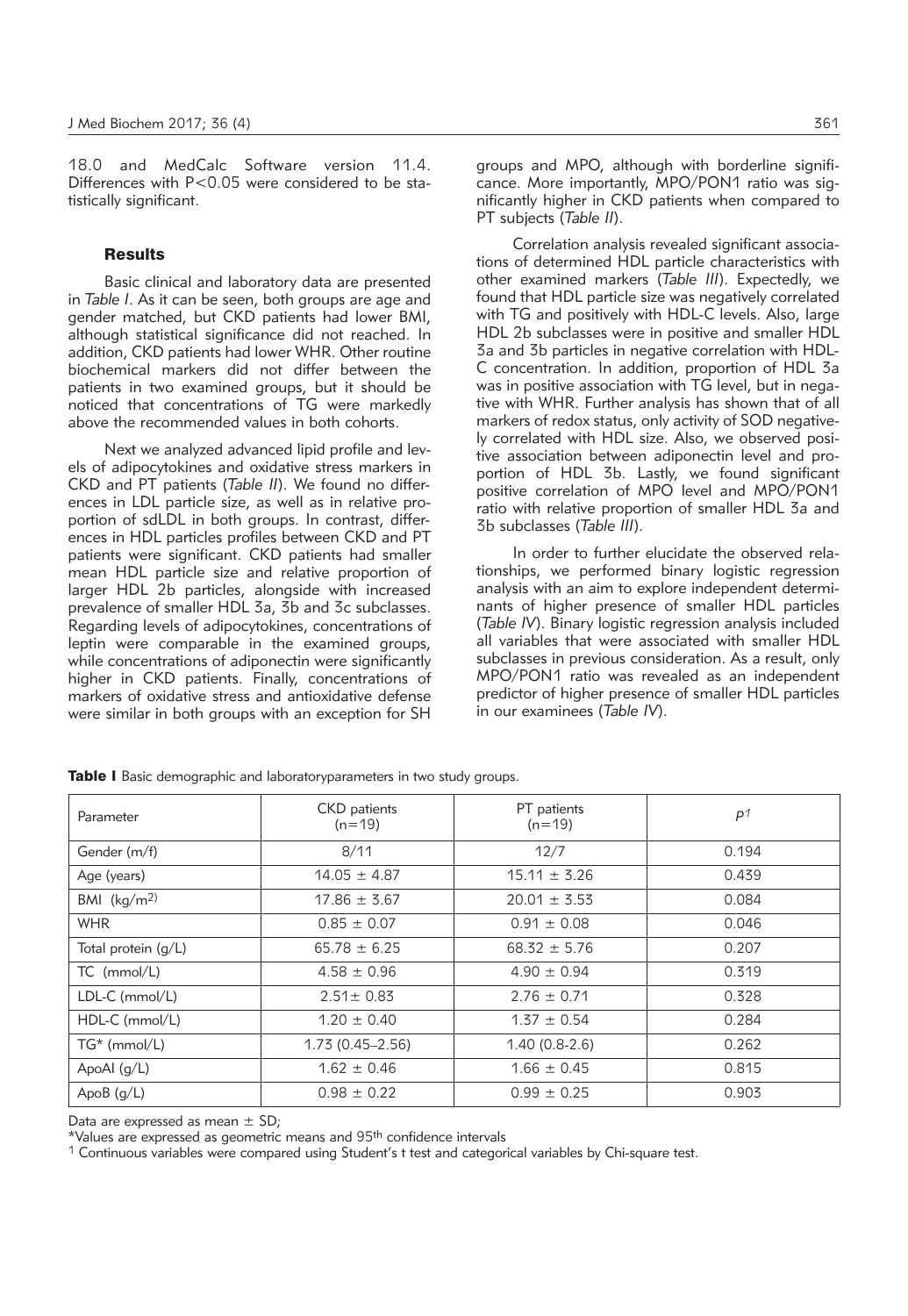| Parameter              | <b>CKD</b> patients<br>$(n=19)$ | PT patients<br>$(n=19)$      | P       |
|------------------------|---------------------------------|------------------------------|---------|
| LDL particle size (nm) | $25.96 \pm 1.96$                | $26.22 \pm 1.30$             | 0.636   |
| $sdLDL$ $(\%)$         | $50.62 \pm 5.41$                | $49.42 \pm 4.10$             | 0.448   |
| HDL particle size (nm) | $9.48 \pm 1.04$                 | $10.59 \pm 0.80$             | 0.001   |
| HDL 2b (%)             | $39.28 \pm 5.43$                | $48.64 \pm 4.85$             | < 0.001 |
| HDL 2a (%)             | $21.27 \pm 2.13$                | $22.58 \pm 2.28$             | 0.077   |
| HDL 3a (%)             | $16.77 \pm 2.60$                | $14.00 \pm 2.19$             | < 0.001 |
| HDL 3b (%)             | $10.14 \pm 2.13$                | $7.52 \pm 1.53$              | < 0.001 |
| HDL 3c (%)             | $12.56 \pm 6.52$                | $7.17 \pm 1.49$              | 0.002   |
| Leptin (pg/mL)*        | 4.40 (2.00-11.90)               | 5.10 (2.10-27.90)            | 0.644   |
| Adiponectin (g/mL)     | $26.92 \pm 14.13$               | $18.01 \pm 11.31$            | 0.048   |
| SH-groups (g/L)        | $0.46 \pm 0.10$                 | $0.52 \pm 0.06$              | 0.026   |
| $O_2^-$ (µmol/min/L)   | $203.43 \pm 65.16$              | $187.23 \pm 51.39$           | 0.401   |
| AOPP (µmol/L) *        | 25.13<br>$(18.32 - 31.39)$      | 20.26<br>$(15.83 - 27.62)$   | 0.216   |
| SOD (kU/L)             | $105.48 \pm 38.11$              | $93.85 \pm 12.91$            | 0.221   |
| POase $(U/L)$ *        | 224.1<br>(183.33–346.29)        | 346.3<br>$(142.59 - 570.36)$ | 0.148   |
| TBARS (µmol/L)         | $1.72 \pm 0.36$                 | $1.58 + 0.41$                | 0.271   |
| MPO $(\mu g/L)^*$      | 138.05 (54.25-192.26)           | 61.69 (34.58-135.74)         | 0.086   |
| MPO/PON1 ratio*        | $0.57(0.21 - 0.76)$             | $0.15(0.07 - 0.60)$          | 0.032   |

|  |  | Table II Advanced lipid status profile, adipocytokines and oxidative stress parameters in analyzed groups. |  |  |
|--|--|------------------------------------------------------------------------------------------------------------|--|--|
|  |  |                                                                                                            |  |  |

Data are expressed as mean  $\pm$  SD and compared by Student-t test

\*Values are expressed as medians and interquartile ranges and compared by Mann-Whitney U-test

|  |  | Table III Correlations of HDL particle characteristics with other examined parameters in all study participants. |  |  |  |  |  |  |
|--|--|------------------------------------------------------------------------------------------------------------------|--|--|--|--|--|--|
|--|--|------------------------------------------------------------------------------------------------------------------|--|--|--|--|--|--|

| Parameter                | HDL particle size (nm) | HDL 2b (%) | HDL 2a (%) | HDL 3a (%) | HDL 3b (%) | HDL 3c (%) |
|--------------------------|------------------------|------------|------------|------------|------------|------------|
| Age (years)              | 0.153                  | 0.107      | $-0.014$   | 0.001      | $-0.021$   | $-0.118$   |
| BMI ( $\text{kg/m}^2$ )  | 0.120                  | 0.151      | 0.293      | $-0.201$   | $-0.112$   | $-0.160$   |
| <b>WHR</b>               | 0.254                  | 0.226      | 0.284      | $-0.351*$  | $-0.216$   | $-0.149$   |
| TG (mmol/L)              | $-0.277*$              | $-0.168$   | 0.246      | $0.320*$   | 0.252      | $-0.146$   |
| HDL (mmol/L)             | $0.323*$               | $0.359*$   | $-0.270$   | $-0.396*$  | $-0.389*$  | 0.005      |
| LDL (mmol/L)             | 0.065                  | $-0.055$   | 0.192      | 0.044      | 0.112      | $-0.072$   |
| ApoAl (g/L)              | 0.253                  | 0.216      | $-0.223$   | $-0.227$   | $-0.228$   | 0.016      |
| ApoB $(g/L)$             | 0.024                  | $-0.087$   | 0.156      | 0.126      | 0.243      | $-0.109$   |
| LDL particle size (nm)   | 0.111                  | 0.026      | $0.407*$   | $-0.077$   | 0.042      | $-0.180$   |
| $sdLDL$ $(\%)$           | 0.061                  | $-0.040$   | $-0.250$   | 0.002      | 0.080      | 0.112      |
| POase (U/L)              | $-0.001$               | $-0.019$   | 0.094      | $-0.187$   | $-0.274$   | 0.190      |
| $SH\text{-}groups (g/L)$ | 0.036                  | 0.037      | 0.146      | $-0.165$   | $-0.235$   | 0.069      |
| SOD (kU/L)               | $-0.354*$              | $-0.102$   | 0.089      | 0.144      | $-0.017$   | 0.031      |
| $O_2$ - (µmol/min/L)     | $-0.212$               | $-0.194$   | $-0.050$   | 0.116      | 0.271      | 0.108      |
| $AOPP$ ( $\mu$ mol/L)    | $-0.242$               | $-0.211$   | $-0.098$   | 0.236      | 0.303      | 0.066      |
| TBARS (µmol/L)           | $-0.159$               | $-0.063$   | 0.245      | 0.245      | 0.261      | $-0.251$   |
| Leptin (pg/mL)#          | $-0.012$               | 0.093      | 0.087      | $-0.140$   | $-0.210$   | $-0.114$   |
| Adiponectin (g/mL)       | 0.004                  | $-0.206$   | $-0.201$   | 0.257      | $0.390**$  | 0.058      |
| MPO $(\mu g/L)^{\#}$     | $-0.251$               | $-0.248$   | 0.000      | $0.345*$   | 0.289      | 0.108      |
| MPO/PON1 ratio#          | $-0.241$               | $-0.196$   | $-0.100$   | $0.364*$   | $0.355*$   | 0.137      |

Results are presented as Pearson's correlation coefficients.

#Results are presented as Spearman's rho coefficients due to asymmetric distribution of analyzed data; \**P* <0.05; \*\* *P* <0.01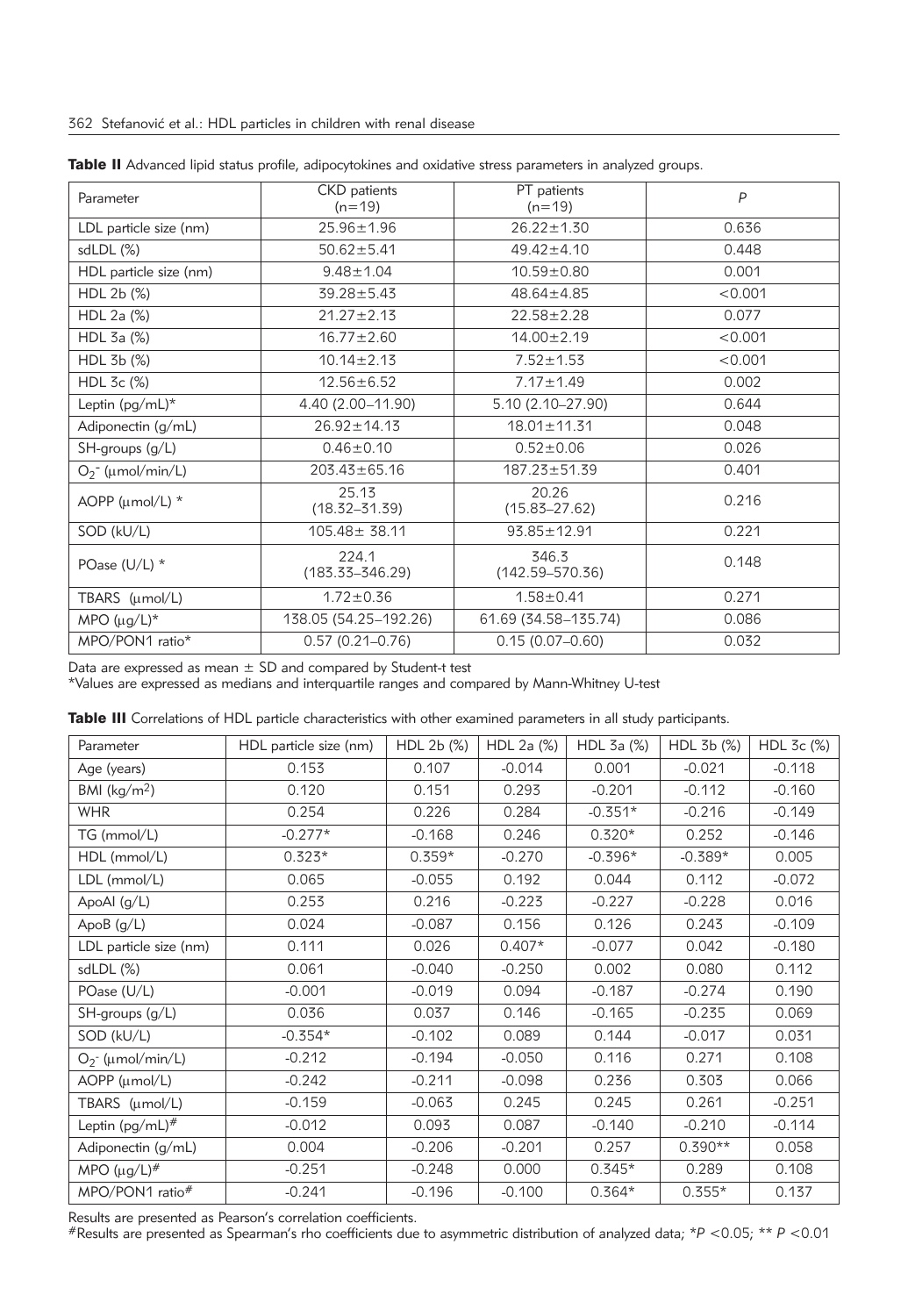| Predictors         | OR    | CI (OR)         |       |
|--------------------|-------|-----------------|-------|
| MPO/PON1 ratio     | 5.033 | 1.179-21.486    | 0.029 |
| TG (mmol/L)        | 0.463 | $0.091 - 2.360$ | 0.354 |
| <b>WHR</b>         | 0.000 | 0.000-54.891    | 0.120 |
| Adiponectin (g/mL) | 0.971 | 0.864-1.091     | 0.620 |
| $HDL$ (mmol/L)     | 0.457 | $0.091 - 2.360$ | 0.690 |

Table IV Multiple logistic regression analysis for predictors of increased proportion of HDL 3 sublasses.

Variables included in the model were selected according previously detected associations with HDL 3 subclasses in univariate correlation analysis. Increased proportion of HDL 3 subclasses was considered if relative proportions of HDL 3 particles were equal or above the upper quartile.

### **Discussion**

Dyslipidemia is one of the major health concerns in patients with CKD. Lipid disorders are pivotal risk factors for development of cardiovascular complications which are the main causes of death in these patients (1). Prolonged dyslipidemia in youths with CKD could have especially detrimental effect in later adult life, therefore resolving dyslipidemia in this category of patients is of particular interest.

In this paper, we compared lipid profile in children and adolescents with CKD and after renal transplantation aiming, to determine whether transplantation leads to the improvement of lipid disorders. Regarding routine lipid markers, we found no differences between CKD and PT groups (*Table I*). Furthermore, PT patient had higher BMI and WHR, although the groups were sex and age matched. However, interpretation of anthropometric markers of adiposity in individuals with kidney impairment is difficult, due to malnutrition, inflammation and reduced muscle mass which often accompany CKD (16). Therefore, observed significantly lower WHR in CKD patients arises more likely from malnutrition-inflammation-cachexia syndrome, than it is a reflection of improved lipid profile.

Thompson et al. (2) suggested an enhancement of lipid status following renal transplantation. Our preliminary results (*Table I*) did not confirm such findings. However, more precise analysis of lipoprotein size and subclasses yielded results that are in agreement with the previous research (2). Although we did not find differences in LDL size and prevalence of sdLDL particles, we did observe significant changes in HDL size and particle distribution (*Table II*). Namely, our results clearly demonstrated enlarged HDL particle size and increased presence of larger HDL particles in PT patients. HDL particles are generally considered atheroprotective, due to their involvement in reverse cholesterol transport and their battery of antiinflammatory, anti-oxidative and anti-thrombotic compounds (17). However, it is nowadays widely accepted that different HDL subclasses possess various protective abilities in term that in healthy individuals smaller HDL particles are the most efficient protective agents. On the other hand, dyslipidemia, oxidative stress and inflammation cause profound changes in HDL structure and function. Previous researches demonstrated that smaller HDL subclasses are particularly prone to these effects, so that they quickly lose their atheroprotective properties and may even become proatherogenic (7, 17). Having in mind that inflammation, dyslipidemia and oxidative stress are hallmarks of CKD, it is reasonable to presume that increased smaller HDL particles in this group demonstrate deficiency of atheroprotective mechanisms and may lead to accelerate atherosclerosis. In contrast, significantly reduced presence of smaller HDL particles in PT patients provides confirmation of previous findings (18) that renal transplantation could lead to improvement of dyslipidemia. It is important to mention that in previous research (18), we demonstrated less favorable HDL distribution in pediatric renal transplant recipients when compared to healthy children. Taken all together, our results imply that lipid disorders of CKD are ameliorated following transplantation, but dyslipidemia-associated cardiovascular risk should not be neglected even in post-transplantation period, particularly because of prolonged use of immuno suppressive medication.

Even it is good known that adiponectin has cardio protective and anti-inflammatory effects, the role of this adipocytokine in patients with CKD are still unclear (19). Results of previous studies have confirmed a positive association between adiponectin concentration and progression of CKD (19). The main reasons for high adiponectin concentrations in uremic patients are reduced adiponectin clearance by the impaired kidneys and changes in adiponectin binding for their receptors (20). In CKD patients, higher adiponectin concentrations which are usually more than three times higher compared with healthy individuals are associated with poor outcomes and increased mortality (21). Result of our study confirmed previous founding (19, 22) that the high levels of adiponectin decline after renal transplantation (*Table II*). Also, we found significant positive correlation between adiponectin concentration and presence of smaller HDL 3b particles (*Table III*), so we could speculate that even adiponectin is presumed to pos-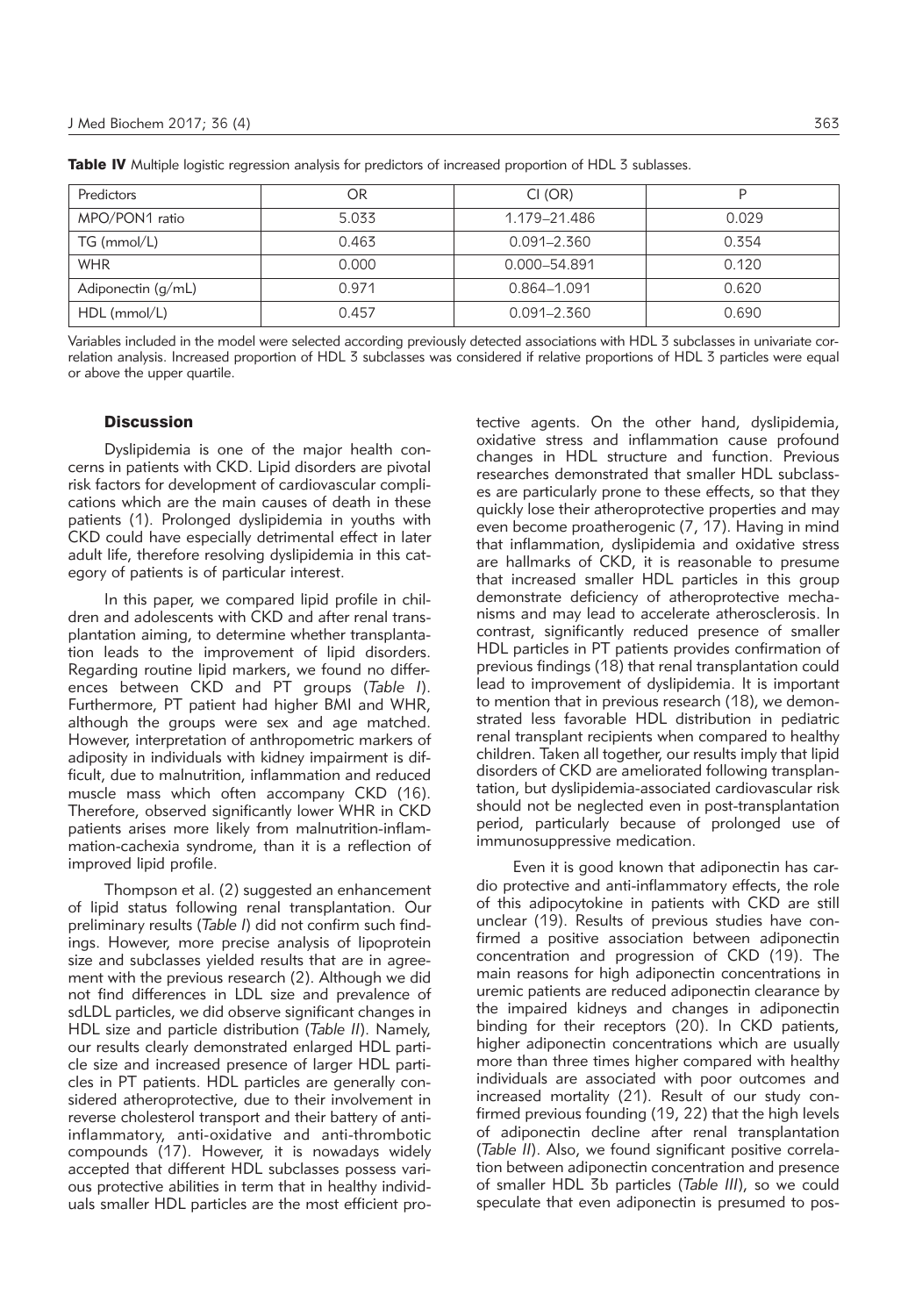sess antiatherogenic properties in the uncommon uremic milieu, higher adiponectin levels are associated with increased risk for cardiovascular disease development. For sure, this complex role of adiponectin in CKD, needed to be investigated on deeper levels, especially in pediatric patients.

A number of studies suggest that CKD is a condition allowing a higher possibility of oxidative stress development (23). Impaired mitochondrial respiratory system could be considered both, as the consequence and the cause of increased production of reactive oxygen species (ROS), leading to damage to different intra- and extracellular structures. Our previous results showed that renal disease patients were in a state of stronger oxidative stress compared with healthy children (24). In this study, we failed to find some statistically significant differences in parameters of oxidative stress status between CKD patients and PT patients (Table II). This result is in agreement with previous researches, were general conclusion could be that even kidney transplantation is the ideal treatment for patients with end-stage kidney disease, the intensive oxidative stress is still one of the biggest problem for those patients and probably the major molecular mediator of adverse outcomes throughout the course of transplantation (25). Also, due to the fact that oxidative stress affect both short-term and long-term survival of PT patients different prophylactic approaches should be employed in order to reduce oxidative stress.

But, even results of our study generally didn't showed some significant changes in oxidative status parameters, very important finding of this study was markedly higher concentration of MPO in CKD patients then in PT subjects (*Table II*), although with borderline significance. It has been previously demonstrated that MPO, as a link between oxidative stress and inflammation, was elevated in CKD (25). Our results imply differences in level of MPO in CKD and after dialysis, which should be tested in larger samples. Also, it is very important to notice that, PON1 activity was higher (borderline significance) in PT patients compared with CKD (*Table II*). PON1 (aryldialkylphosphatase, EC 3.1.8.1) is a HDL-associated esterase that metabolizes oxidized lipids and has a high antioxidative potential (26). Low serum PON1 activity constitutes a risk factor for cardiovascular disease which are the leading cause of mortality in patients with CKD (27). In addition, we found significant differences in MPO/PON1 ratio which could suggest some specific perturbations in oxidative stress status in PT patients which maybe could not been seen as general improvement of oxidative status, but indicate the existence of some progress after the transplantation (*Table II*). Based on these findings, domination of pro-oxidants and possibilities of oxidative damage was more prominent in CKD than in PT patients, even though we did not observe such differences by examining other markers of redox status. More importantly, altered MPO/PON1 levels implicate disturbances in HDL

structure and function, which is a complementary result with the observed changes of HDL particle distribution in CKD patients. Namely, it has been shown that MPO, PON1 and apoAI are critically important for adequate HDL function (28). Therefore, increased MPO/PON1 level founded in CKD patients completely fit to our finding of more prevalent dysfunctional smaller HDL particles in this group.

To further explore this hypothesis, we performed correlation analysis (*Table III*). Indeed, increased MPO/PON1 ratio was associated with higher relative proportions of smaller HDL 3a and 3b subclasses, which confirms previous results. Furthermore, logistic regression analysis revealed MPO/PON1 ratio as a significant and independent predictor of increased presence of smaller HDL particles (Table IV). Previously, Haraguchi et al. (7) proposed MPO/PON1 ratio as a useful index of impaired HDL functionality. In this study, we confirmed such findings. Although we did not explore HDL functional properties directly, we demonstrated that increased prevalence of smaller HDL particles, which are in CKD and PT individuals most likely dysfunctional, goes alongside with increased MPO/PON1 level. Since determinations of HDL distribution as well as HDL functional properties demand complex procedures which are not routinely available, MPO/PON1 ratio might be easy reachable and useful alternative that could provide necessary information.

There are several drawbacks. First, in this study we compared a group of children and adolescents with CKD with a group of renal transplant recipients. Even though the groups were age and gender matched, it would be more effective that comparison was done between the same subjects prior and after transplantation. Second, the study is performed with relatively small sample size. It is possible that some additional associations should be detected with a larger sample.

In conclusion, our results demonstrated that children and adolescents with CKD have impaired HDL distribution that is improved after kidney transplantation. MPO/PON1 ratio is strongly and independently associated with increased prevalence of smaller HDL particles, making MPO/PON1 ratio a useful marker of HDL functionality. Our findings emphasize the importance of advanced lipid testing in young patients with CKD, but also in kidney transplant recipients, which should be further explored by larger studies.

*Research funding:* This work is supported by grant from the Ministry of Education, Science and Technological Development, Republic of Serbia (Project numbers: 175035).

#### Conflict of interest statement

The authors stated that there are no conflicts of interest regarding the publication of this article.